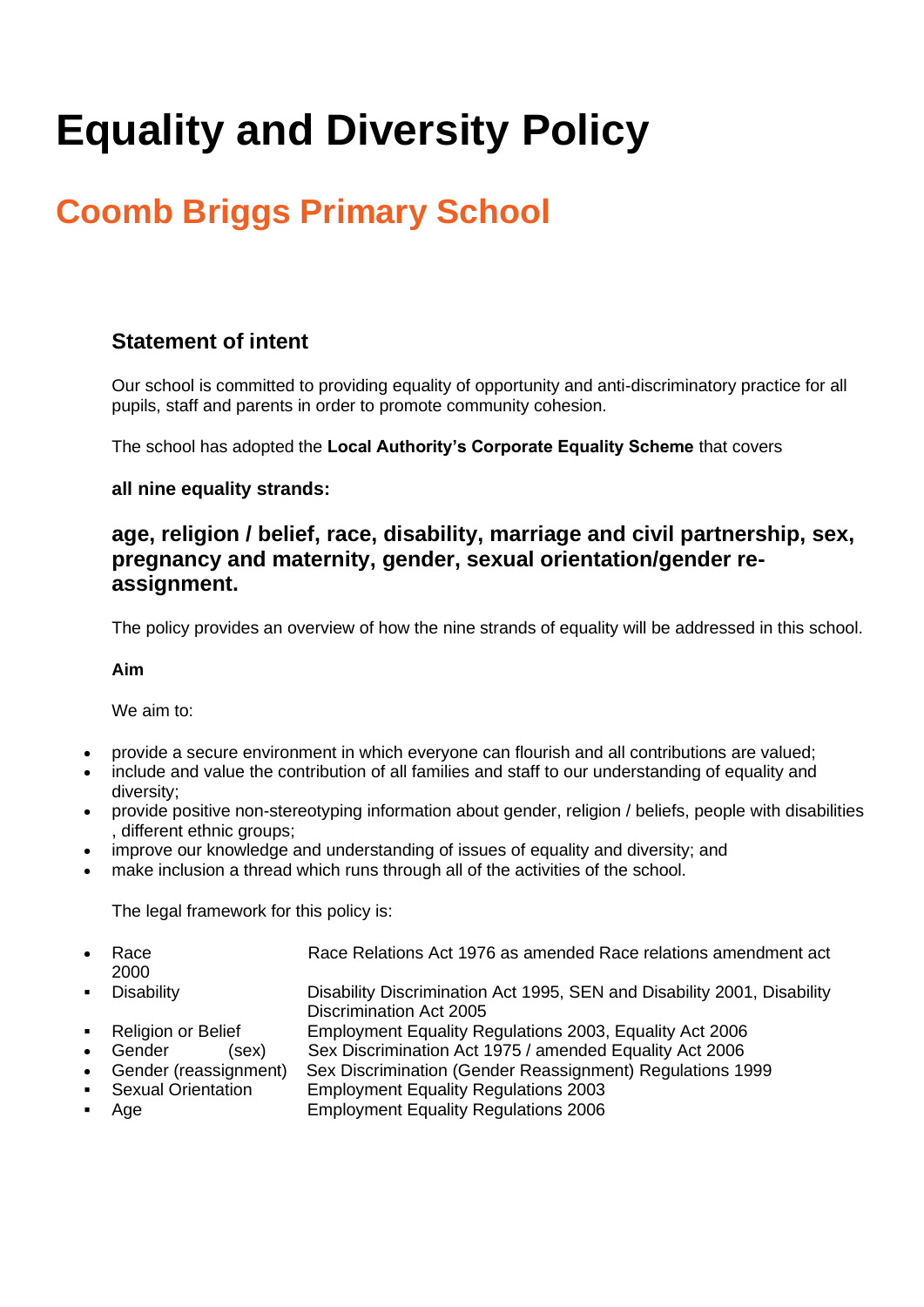#### **Methods**

We have named people who coordinate and monitor our Equality and Diversity policy. They are Headteacher (Helen Redmond) SENDCO (Hayley Dawson) Senior Admin Officer (Michelle Batty).

#### **Equality**

Equality is central to the ethos and core values of the school. The school is committed to promote equality and inclusion for all and this is embodied in our school rule 'Always be sensible, polite and considerate' this applies to everyone regardless of Race, Religion, Disability or gender.

#### **Equality – Age, Race, Disability, Religion / Belief, Gender, Sexual orientation, Pregnancy and Maternity, Marriage and Civil Partnership**

We aim to:-

- Improve attainment among groups of boys and girls identified as underachieving;
- Monitor sanctions and aim to ensure equitable treatment for all ethnic groups;
- Address any form of sexist and homophobic bullying among children or adults;
- **•** Deny stereotyping and or segregation;
- Promote an inclusive approach to children and the workforce;
- Promote gender equality;
- Use data to monitor issues related to gender, ethnicity and disability to inform policy making and target setting and ensure that sensitive issues of multiple inequalities are identified and addressed.

#### **To ensure that all pupils achieve their best, according to capabilities, the school will:**

Key Performance Outcomes

# **1. Raising attainment closing achievement gap**

How

Use data sets, EYFS profile, FFT, KS1 and KS2 results; use of Pupil Premium Monitor patterns and trends in data; Set individual learning targets.

#### **2. Improvements in good race relations**

#### How

 Combat racial harassment and discrimination, challenging racism in all its forms Promoting positive attitudes to life in multicultural, multi-ethnic multi faith society celebrating cultural diversity;

Equipping pupils with the necessary knowledge, understanding, skills and attitudes to recognise and challenge examples of racism that they encounter.

 Tackling Racist Incidents recording and reporting using LA pro-forma as well as entering the incident into CPOMS ensure everyone understands the importance of accurate reporting and satisfactory handling of incidents.

#### **3. Improved Pupil Behaviour**

#### How

Assess school ethos and action taken to prevent poor behaviour and attendance. Negotiate individual learning plans for pupils.

#### **4. Parental /Community Involvement**

How

Valuing all members of the wider school community;

Promoting a close partnership with parents and the local community, with sensitivity and openness to experiences, aspirations and perspectives of those of ethnic minorities.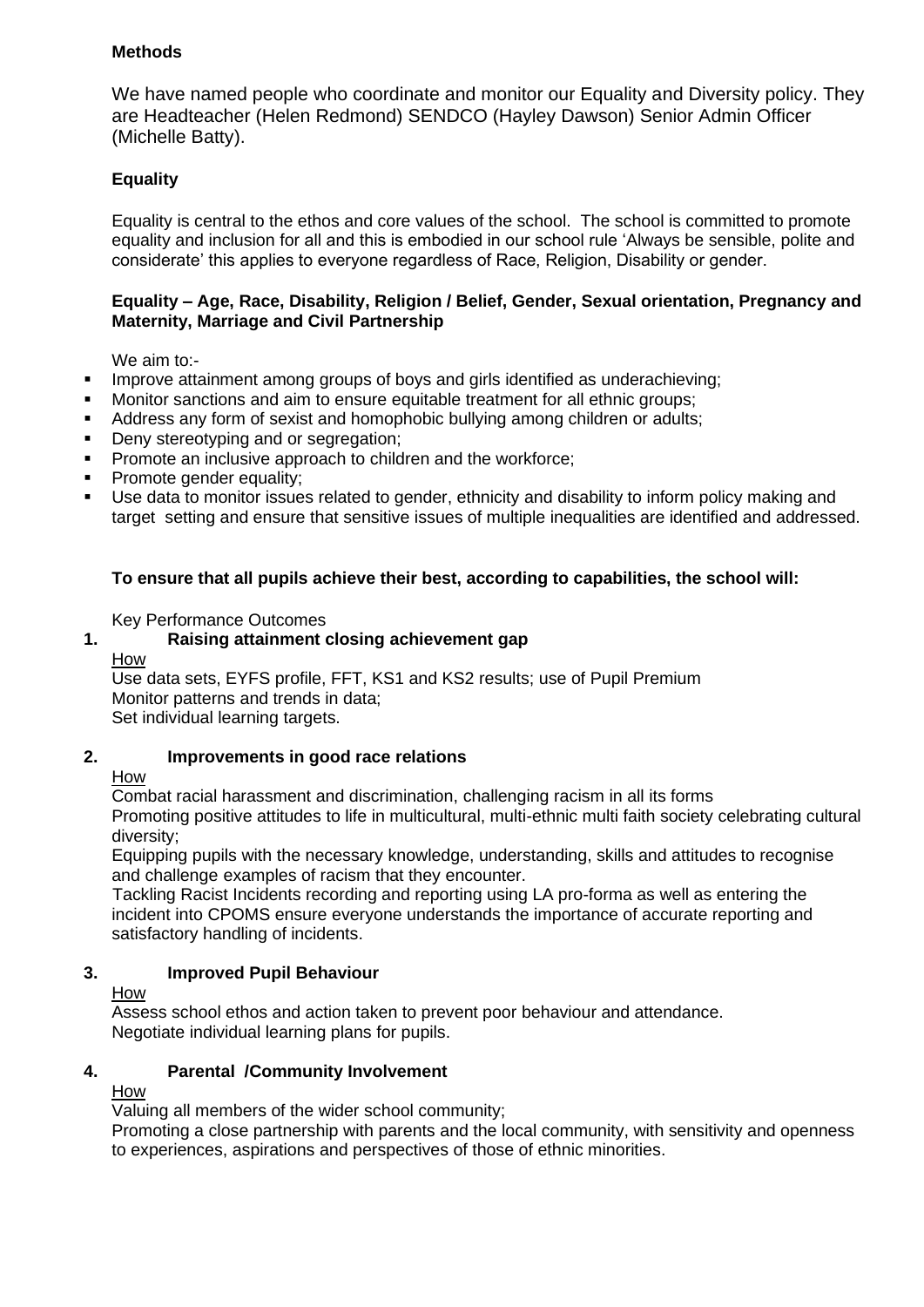#### **5. A Fair and Open Admissions Policy**

How

Base admissions policy on a fair system. (LA admissions policy adopted annually) Equality of opportunity for a child on the grounds of sex, race, disability, religion or belief; Where required, develop an action plan to ensure that people with disabilities can participate successfully in the services provided by the school and in the curriculum offered.

#### **6. Employment**

#### **Outcome - A diverse and representative workforce**

Due regard is taken to ensure equality on the grounds of gender, race, disability, religion, belief, age and sexual orientation.

How

- Posts are advertised and all applicants are judged against explicit and fair criteria.
- The applicant who best meets the criteria is offered the post, subject to references and checks by the Criminal Records Bureau. This ensures fairness in the selection process. All job descriptions include a commitment to equality and diversity as part of their specifications.
- We monitor our application process to ensure that it is fair and accessible.

#### **Training**

• We seek out training opportunities for staff and volunteers to enable them to develop practices which enable all children to flourish.

We review our practices to ensure that we are fully implementing our policy for equality and diversity.

# **Community Cohesion**

#### **Curriculum**

The curriculum offered in the school encourages children to develop positive attitudes to people who are different from themselves. It encourages children to empathise with others and to begin to develop the skills of critical thinking within a positive supportive framework.

We do this by:

- making children feel valued and good about themselves;
- ensuring that children have equality of access to learning;
- reflecting the widest possible range of communities in the choice of resources;
- avoiding stereotypes or derogatory images in the selection of materials;
- celebrating a wide range of festivals;
- creating an environment of mutual respect and tolerance;
- helping children to understand that discriminatory behaviour and remarks are unacceptable;
- ensuring that the curriculum offered is inclusive of children with special educational needs and children with disabilities; and
- ensuring that children whose first language is not English have full access to the curriculum and are supported in their learning.

#### **Equity and excellence**

To ensure all children have equality of opportunity and are able to succeed at the highest level possible, barriers to access and participation are addressed. Details of this are included in the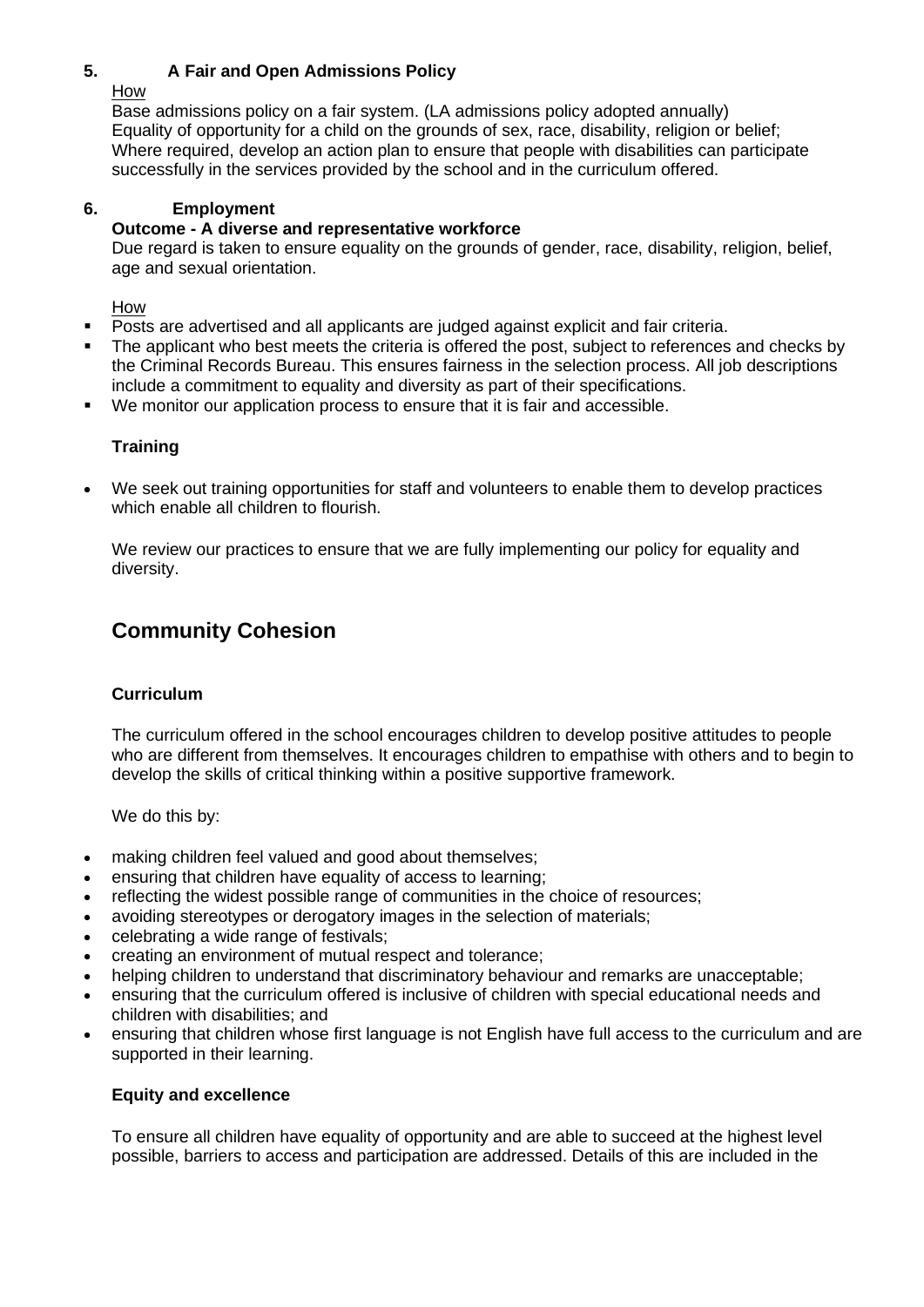school's charging policy and its approach to encouraging pupils form all backgrounds and abilities to take part in the services on offer.

#### **Engagement and extended services**

Opportunities are taken to engage and extend services through:-

- Effective working relationships with local schools
- Events both within school and within the Local Area Partnership;
- Development of effective working relationships with local service providers Health (school nurse), Police (School Community Police Officer), Fire.
- Promotion of links with local sporting clubs.

#### **Valuing Diversity in Families**

- We welcome the diversity of family life and work with all families.
- We encourage parents / carers to take part in the life of the school and to contribute fully.
- For families who have a first language other than English, we value the contribution their culture and language offer.

#### **Meetings / Communications**

- Meetings are arranged to ensure that all families who wish to may be involved in life of the school, either through election to the Board of Governors, attending Open Evenings or participating in curriculum activities or workshops..
- Information about meetings is communicated in a variety of ways written, verbal and in electronic form on the school's website — to ensure that all parents have information about access to the meetings. Information in languages other than English would be available on request if possible.

#### **School Context**

Currently the school community does not reflect the multicultural nature of broader society across the country. It is important therefore that we recognise the following:

- The particular need for vigilance to ensure that minority groups of pupils, families or staff are neither victims of unfair treatment or experience a sense of isolation or marginalisation;
- **•** The need to educate children and all members of the school community to avoid negative or stereotypical assumptions about those from different backgrounds, beliefs, disabilities etc;
- The importance of recognising the significance of and responses to cultural, linguistic and racial diversity in striving to ensure equality of opportunity for all.

On occasion there may be difficulty in establishing a full and accurate understanding of some issues of racism and cultural diversity, to counter this, the school will make use of the available sources of support within the Local Authority.

## **Leadership, Management and Governance**

#### **The role of Governors**

The Board of Governors has set out its commitment to equality and diversity in this policy statement, and it will continue to do all it can to ensure that all members of the school community are treated fairly and with equality.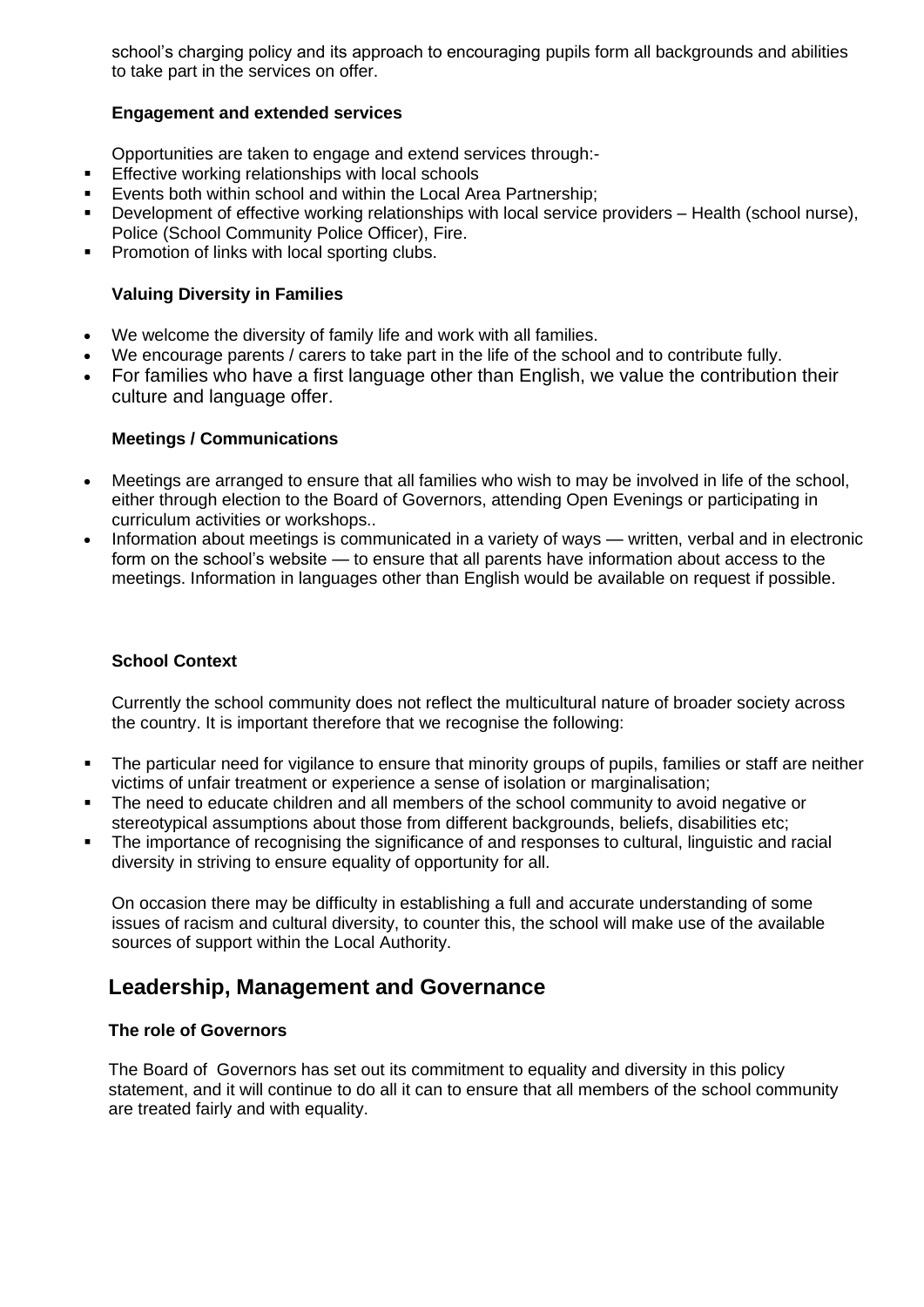The Board of Governors seeks to ensure that people with disabilities are not discriminated against when applying for jobs at our school and takes all reasonable steps to ensure that the school environment gives access to people with disabilities.

The Governors welcome all applications to join the school, whatever background or disability a child may have.

The Board of Governors ensures that no child is discriminated against whilst in our school on account of their sex, disability, religion or race. So, for example, all children have access to the full range of the curriculum, and regulations regarding school uniform will be applied equally to boys and girls. If a child's religion affects the school uniform, then the school will deal with each case sensitively and with respect for the child's cultural traditions.

#### **The role of the headteacher**

It is the headteacher's role to implement the school's equality and diversity policy, ensure all staff are aware of it and the fair application of the guidelines. They are supported by the governing body in so doing.

The headteacher ensures that all appointments panels give due regard to this policy, so that no-one is discriminated against when it comes to employment or training opportunities.

The headteacher promotes the principle of equality and diversity of opportunity when developing the curriculum, and promotes respect for other people in all aspects of school life, for example, in the assembly, where respect for other people is a regular theme, and in displays shown around the school.

The headteacher treats all incidents of unfair treatment and any discriminatory incidents with due seriousness.

#### **The role of the class teacher**

The class teacher ensures that all pupils are treated fairly, equally and with respect. We do not discriminate against any child.

When selecting classroom material, teachers pay due regard to the sensitivities of all members of the class and aim not to provide material that is offensive to any group, promotes positive images and challenges stereotypical views of minority groups.

When designing schemes of work, we use this policy to guide us, both in our choice of themes to study, and in how to approach sensitive issues e.g. the significant contributions women have made to developments in this country's history. In geography topics the teacher attempts to counter stereotypical images of Africa and Asia and to show the true diversity of development in different parts of the world.

All our teachers challenge any incidents of prejudice or racism. We record any serious incidents in the school log book, and draw them to the attention of the headteacher. Teachers support the work of support staff and encourage them to intervene in a positive way against any occurrence of discrimination.

#### **Other Actions to ensure Equality**

To promote the knowledge, understanding, skills, values and attitudes necessary for equality and the elimination of discrimination the school will: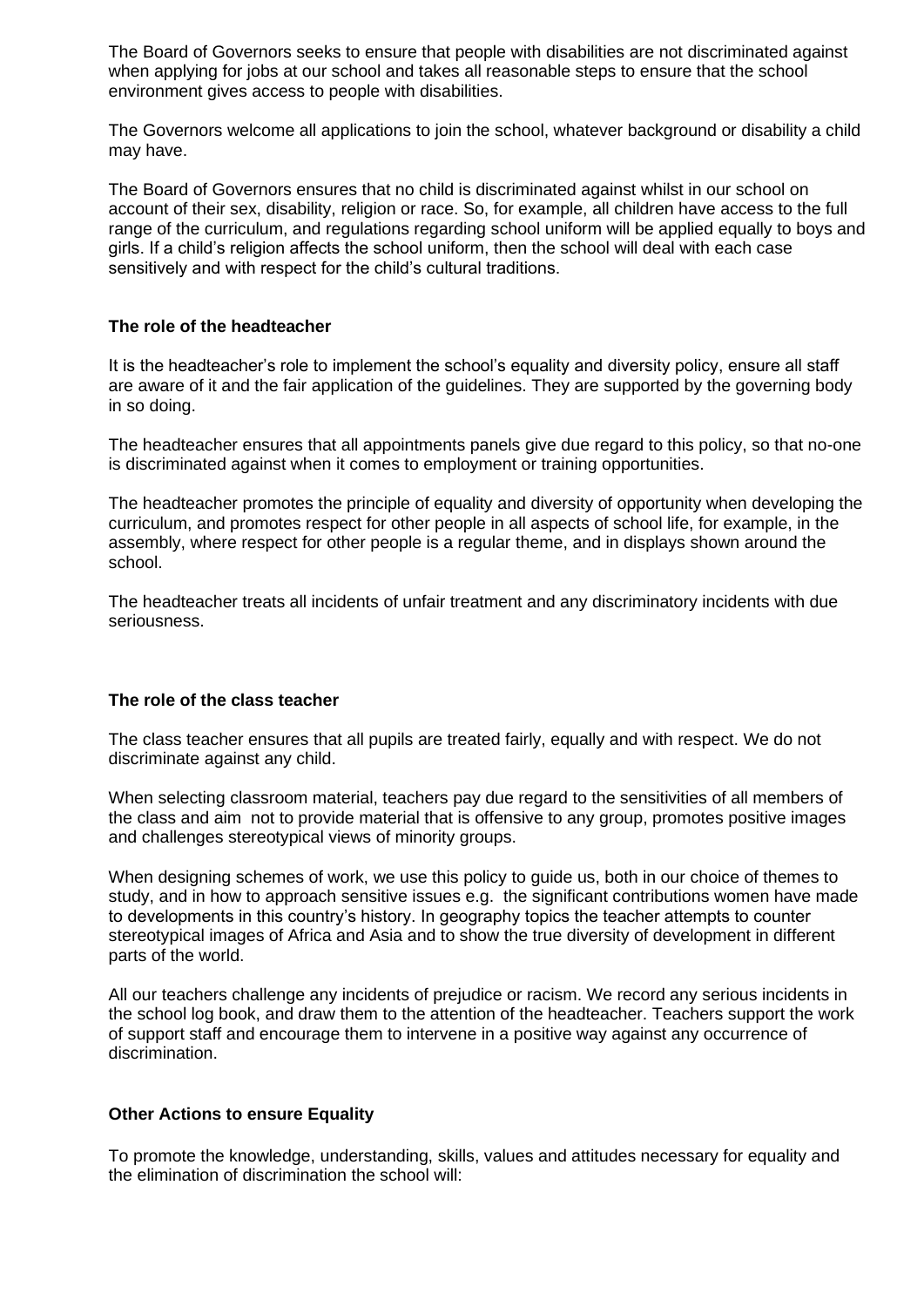- use opportunities within the curriculum, extra-curricular activities and assemblies to promote positive attitudes towards cultural and ethnic diversity and differences;
- provide opportunities within the curriculum, appropriate to pupils' age and attainment, for pupils to understand and recognise discrimination and to challenge the myths and negative stereotypes that underpin discriminatory attitudes;
- ensure that learning resources are not used which reproduce and reinforce negative stereotypes of people or communities from any background";
- make use of the curriculum, extra-curricular activities and assemblies to positively affirm the cultural and religious identities of all pupils, including those from minority ethnic and faith communities;
- regularly monitor the curriculum to ensure that these learning opportunities are in place.

#### **Strategic Development and Review**

The Board of Governors of the School will meet its requirements to ensure policies and procedures support equality and diversity by:-

- Ensuring there is an Action Plan for the implementation of the policy;
- its integrated into general school improvement plan;
- incorporates appropriate targets for action, in appropriate time-scales;
- ensures that the impact of the policy is regularly reviewed.

Overview of School's Responsibilities

|                          | <b>Illegal</b>                                              | Duty to<br>promote | <b>Applies to:</b> |               |                   | Duty to monitor |                  |
|--------------------------|-------------------------------------------------------------|--------------------|--------------------|---------------|-------------------|-----------------|------------------|
|                          |                                                             |                    | <b>Staff</b>       | <b>Pupils</b> | <b>Curriculum</b> | <b>Overall</b>  | <b>Incidents</b> |
|                          | <b>Discrimination</b><br><b>Harassment</b><br>vcitimisation |                    |                    |               |                   |                 |                  |
| Gender (sex)             | Yes<br><b>Since 1975</b>                                    | Yes                | Yes                | Yes           | Yes               |                 | <b>No</b>        |
| Gender<br>(reassignment) | Yes<br>1975 act                                             | <b>No</b>          | Yes                | No.           | <b>No</b>         | <b>No</b>       | <b>No</b>        |
|                          |                                                             |                    |                    |               |                   |                 |                  |